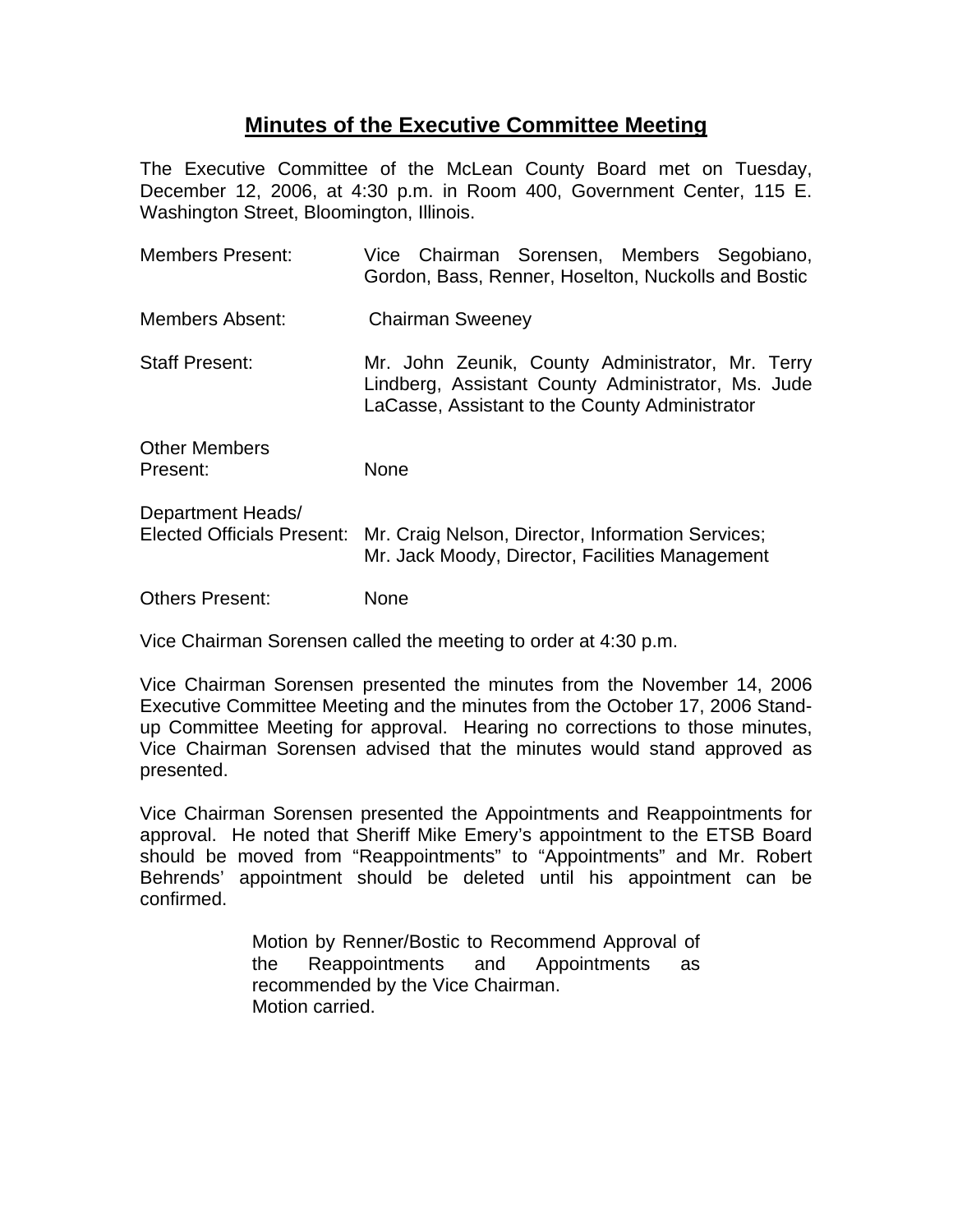Minutes of the Executive Committee December 12, 2006 Page Two

Vice Chairman Sorensen presented a request for approval of an Ordinance Establishing the County Board Meeting Dates for Calendar Year 2007.

> Motion by Bostic/Bass to Recommend Approval of an Ordinance Establishing County Board Meeting Dates for Calendar Year 2007. Motion carried.

Vice Chairman Sorensen presented a request for approval of an Ordinance Establishing a Holiday Schedule for County Employees for the Calendar Year 2007.

> Motion by Bostic/Nuckolls to Recommend Approval of an Ordinance Establishing a Holiday Schedule for County Employees for the Calendar Year 2007. Motion carried.

Vice Chairman Sorensen presented a request for approval to purchase a Server for the Financial/Budgetary System as submitted by Mr. Craig Nelson, Director, Information Services. Mr. Nelson explained that all bid procedures were followed and an effort was made to involve multiple bidders, but only one bid was received from Levi, Ray & Shoup (LRS). He indicated that monies for this purchase have been budgeted in the FY 2007 budget. Mr. Nelson pointed out a typographical error on the Memorandum, under "total" in the box, a decimal should be replaced with a comma in the total figure of \$53,027.

Mr. Hoselton asked if there are warranties on the Server. Mr. Nelson replied that the warranties are included as part of the software subscription.

> Motion by Hoselton/Renner to Recommend Approval to Purchase an IBM AS/400 Server for the Financial/Budgetary System as recommended by the Information Services Department. Motion carried.

Vice Chairman Sorensen asked if there were any further questions or comments. There were none.

Ms. Diane Bostic, Chairman, Property Committee, reported that the Property Committee brings two items for action to the Executive Committee. The first is a request for approval of Attachment Number 16 to the Amendment to the Lease and Operation and Maintenance Agreement for the Law and Justice Center – Facilities Management.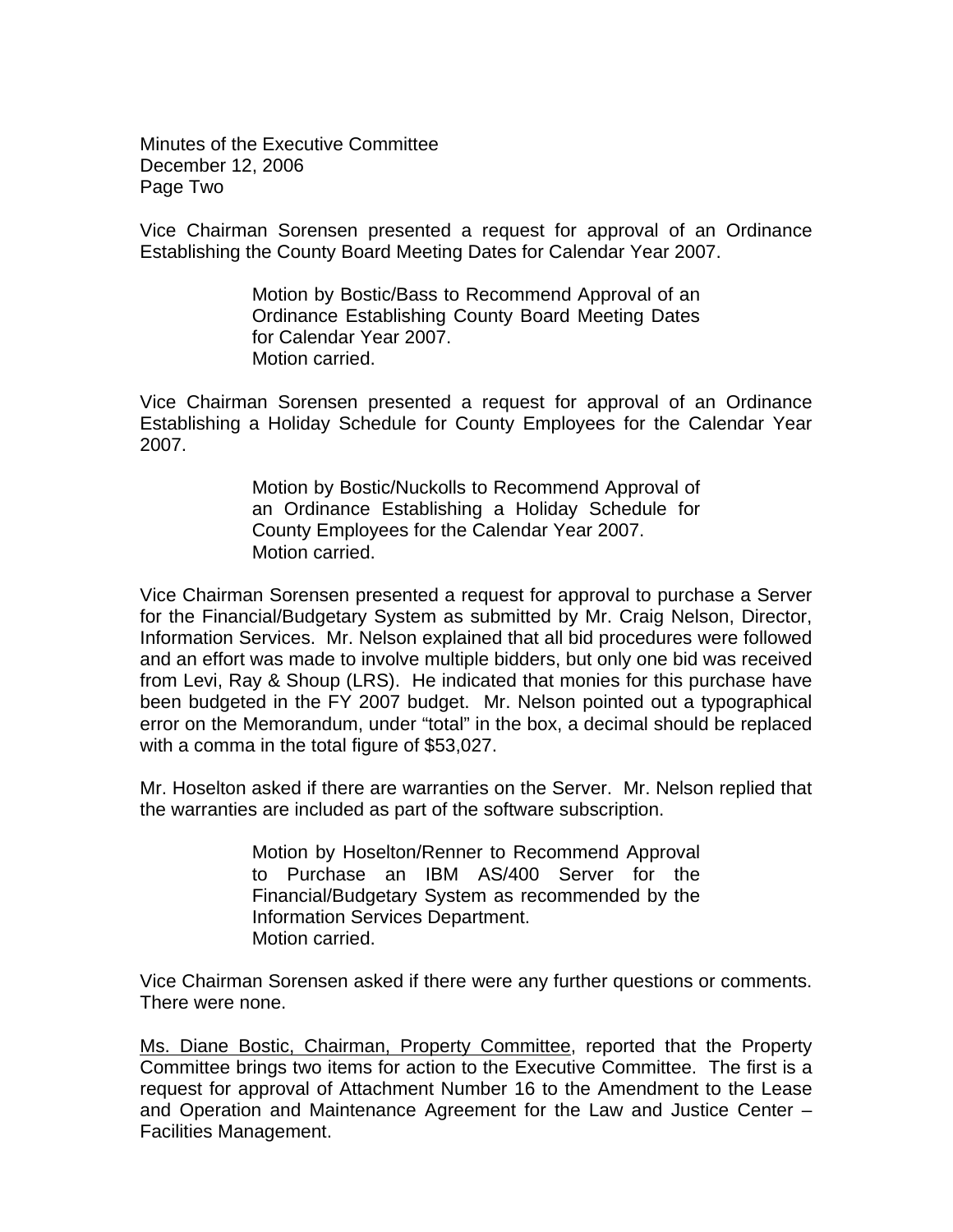Minutes of the Executive Committee December 12, 2006 Page Three

> Motion by Bostic/Bass to Recommend Approval of Attachment Number 16 to the Amendment to the Lease and Operation and Maintenance Agreement for the Law and Justice Center. Motion carried.

Ms. Bostic presented a request for approval of Lease and Contract Extension Agreement No. 4 Extending the Lease of the Courthouse Building and the Contract for Operation and Maintenance all dated December 3, 2002 – Facilities Management.

> Motion by Bostic/Hoselton to Recommend Approval of Lease and Contract Extension Agreement No. 4 Extending the Lease of the Courthouse Building and the Contract for Operation and Maintenance all Dated December 3, 2002 – Facilities Management. Motion carried.

Ms. Bostic stated that there will be one more action item that will be presented at a Stand-up Committee meeting prior to the Board Meeting on Tuesday, December 19<sup>th</sup>. She asked Mr. Moody to elaborate.

Mr. Moody reported that, at the Property Committee meeting, he presented an overview of the alternatives for bidding the County's purchase of electricity. He noted that electric costs are significantly increasing. Mr. Moody recommends that the County purchase its electricity from a licensed supplier that is authorized to sell in this district (the Ameren IP District). He indicated that he has six potential energy companies that have received an invitation to bid to sell the County electricity. There is a potential of saving \$265,000.00 per year over all of the County's Ameren IP accounts. Mr. Moody explained that the County would then receive two bills per month, one from Ameren IP for the transmission lines and one from the energy firm that offers the County the lowest bid.

Mr. Moody advised that the price of electricity changes hourly and no firm will hold their bid for more than 48 hours. He informed the Committee that he expects to receive the bids on Monday, December  $18<sup>th</sup>$  at 10:00 a.m. Mr. Moody requested that the Property Committee and the County Board review the bids on Tuesday, December 19<sup>th</sup> and make a recommendation.

Mr. Segobiano expressed concern about the phrase "potential savings of…" He indicated that he is apprehensive about the potential of the costs going up significantly. Mr. Segobiano requested that Mr. Moody prepare for the Board a quarterly report on the costs of the electricity, should this request be approved. Mr. Moody concurred that the price goes up and down on an hourly basis. He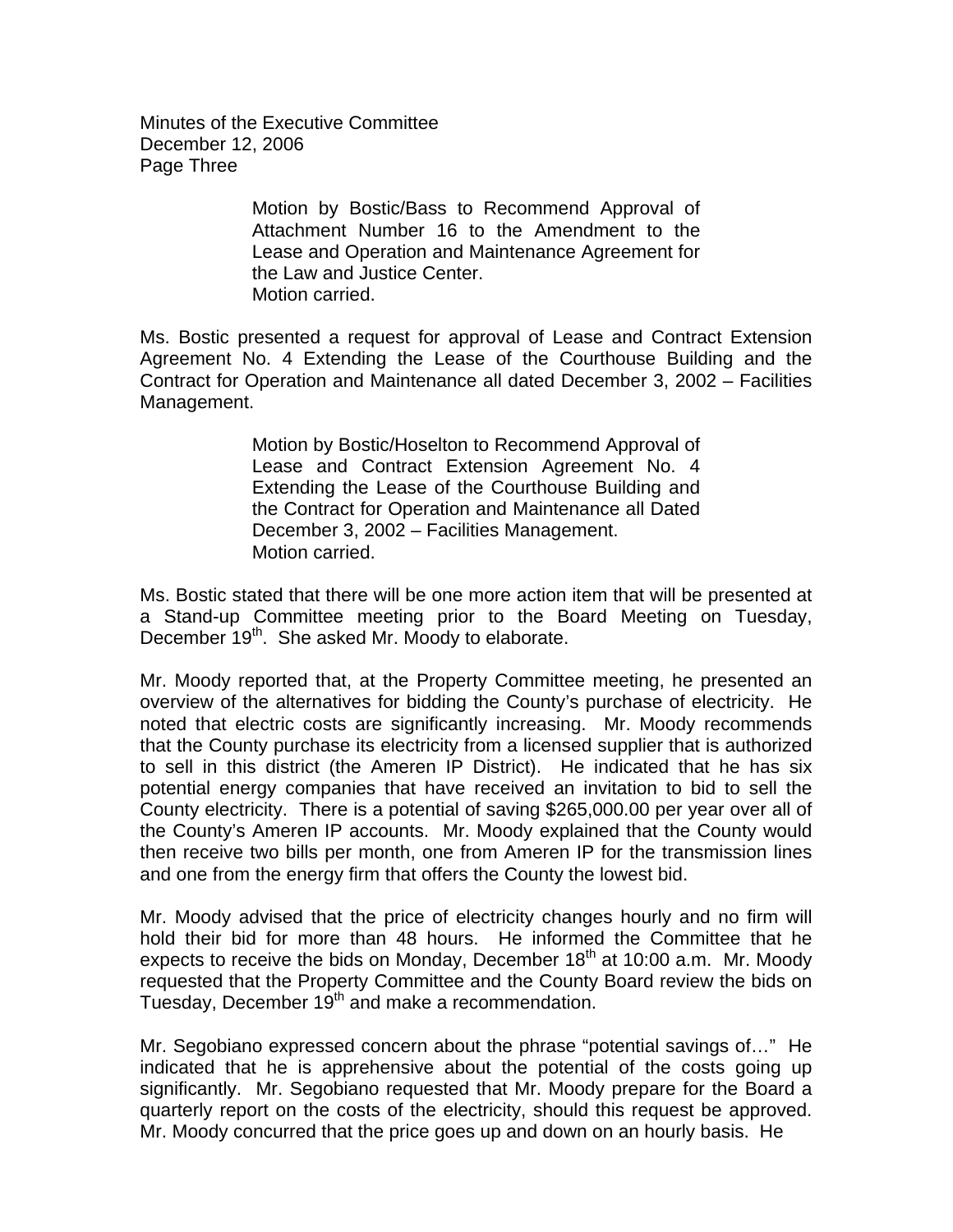Minutes of the Executive Committee December 12, 2006 Page Four

assured the Committee that the cost to the County will definitely be lower than Ameren IP.

Vice Chairman Sorensen suggested that Mr. Moody prepare a quarterly report for the Property Committee. The Committee agreed on this suggestion.

Vice Chairman Sorensen asked if there were any further questions. Hearing none, he thanked Ms. Bostic and Mr. Moody.

Mr. Duffy Bass, Chairman, Transportation Committee, reported that the Transportation Committee brings no items for action to the Executive Committee.

Vice Chairman Sorensen asked if there were any questions. Hearing none, he thanked Mr. Bass.

Mr. Bob Nuckolls, Finance Committee, reported that the Finance Committee brings one item for action to the Executive Committee, namely a request for approval of an Ordinance of the McLean County Board Amending the 2007 Combined Appropriation and Budget Ordinance for the Health Department Fund 0112 – Health Department.

> Motion by Nuckolls/Renner to recommend approval of an Ordinance of the McLean County Board Amending the 2007 Combined Appropriation and Budget Ordinance for the Health Department Fund 0112 – Health Department. Motion carried.

Vice Chairman Sorensen asked if there were any questions or comments. Hearing none, he thanked Mr. Nuckolls.

Mr. Tari Renner, Chairman, Justice Committee, reported that the Justice Committee brings several items for action to the Executive Committee. The first item is a request for approval of an Emergency Appropriation Ordinance Amending the McLean County Fiscal Year 2006 Combined Annual Appropriation and Budget Ordinance, General Fund 0001, Coroner's Office 0031 – Coroner's Office.

> Motion by Renner/Gordon to recommend approval of an Emergency Appropriation Ordinance Amending the McLean County Fiscal Year 2006 Combined Annual Appropriation and Budget Ordinance, General Fund 0001, Coroner's Office 0031 – Coroner's Office. Motion carried.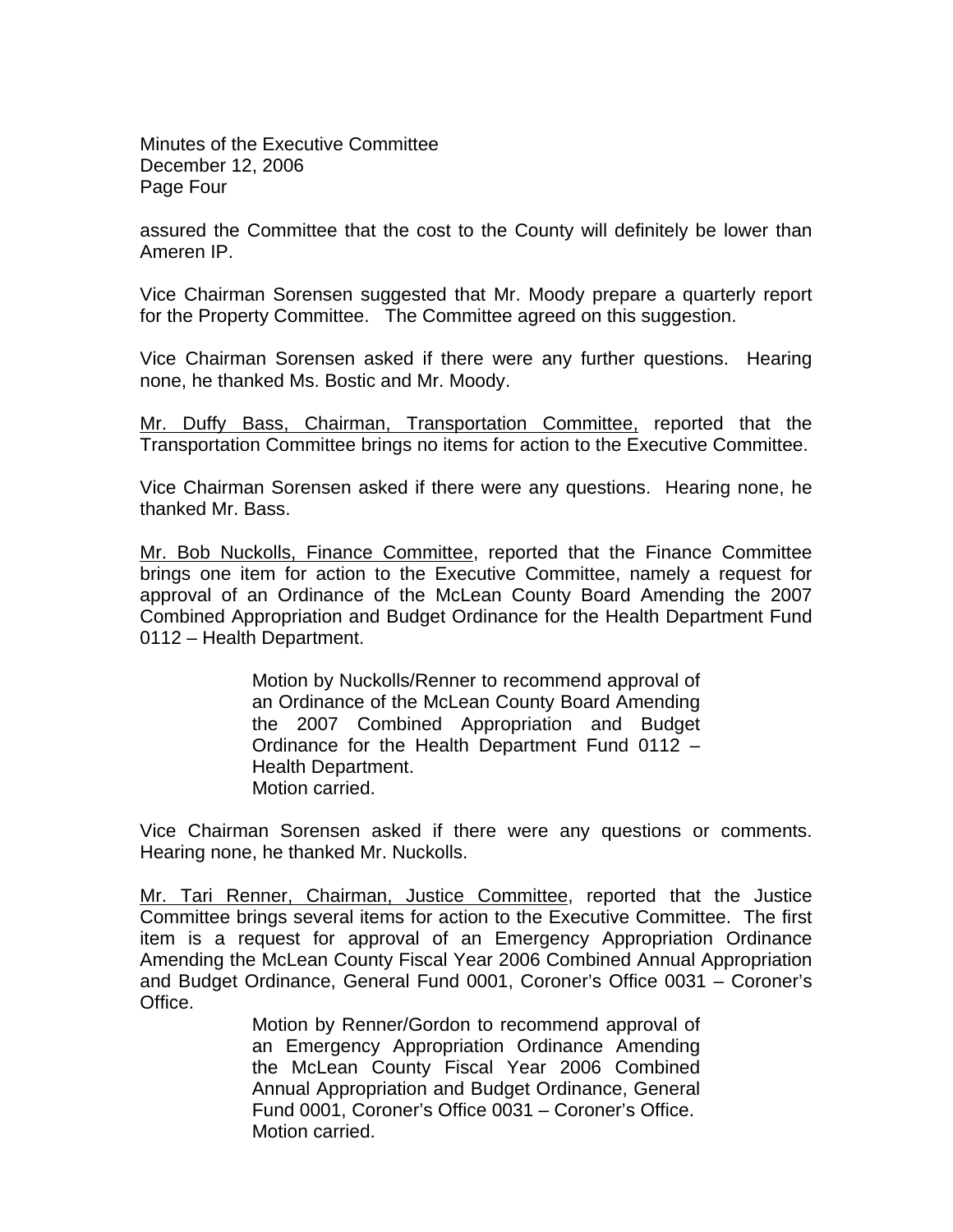Minutes of the Executive Committee December 12, 2006 Page Five

Mr. Renner presented a request for approval of an Intergovernmental Agreement between McLean County and the Town of Normal creating the MetCom Centralized Communications Center – MetCom Department 0030.

> Motion by Renner/Bostic to Recommend Approval of an Intergovernmental Agreement between McLean County and the Town of Normal Creating the MetCom Centralized Communications Center – MetCom Department 0030. Motion carried.

Mr. Renner presented a request for approval of an Emergency Appropriation Ordinance Amending the McLean County Fiscal Year 2006 Combined Annual Appropriation and Budget Ordinance, Metro McLean County Centralized Communications Center Fund 0452, MetCom Department 0030.

> Motion by Renner/Bostic to Recommend Approval of an Emergency Appropriation Ordinance Amending the McLean County Fiscal Year 2006 Combined Annual Appropriation and Budget Ordinance, Metro McLean County Centralized Communications Center Fund 0452, MetCom Department 0030. Motion carried.

Mr. Renner presented a request for approval of a Contract for Lease of Space in the McLean County Juvenile Detention Center between McLean County and Ford County – Court Services.

> Motion by Renner/Nuckolls to Recommend Approval of a Contract for Lease of Space in the McLean County Juvenile Detention Center between McLean County and Ford County – Court Services. Motion carried.

Mr. Renner presented a request for approval of a Juvenile Accountability Incentive Block Grant, Agreement #503603 – Court Services.

> Motion by Renner/Bostic to Recommend Approval of a Juvenile Accountability Incentive Block Grant, Agreement #503603 – Court Services. Motion carried.

Vice Chairman Sorensen asked if there were any further questions or comments. Hearing none, he thanked Mr. Renner.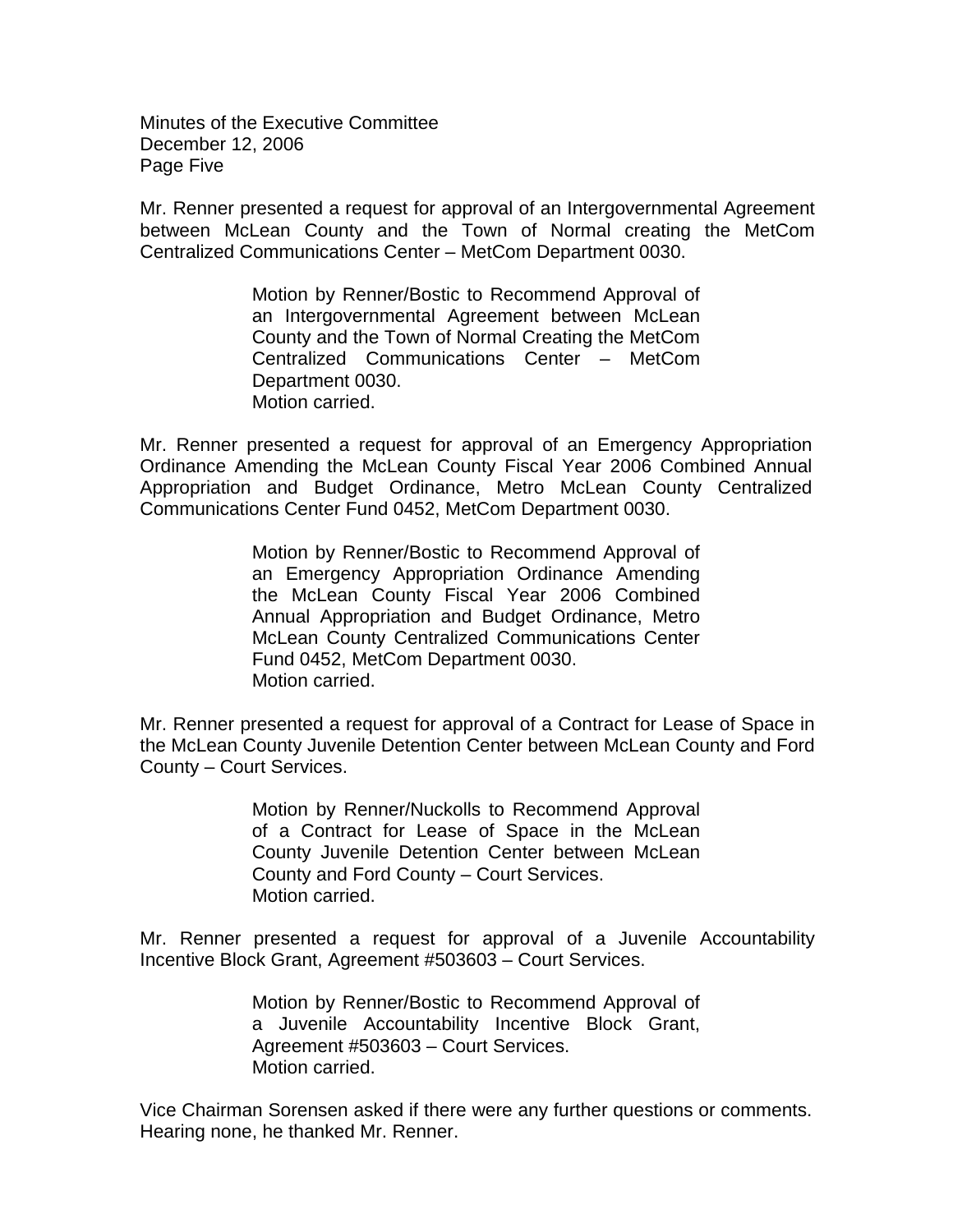Minutes of the Executive Committee December 12, 2006 Page Six

Mr. George Gordon, Chairman, Land Use and Development Committee reported that the Land Use and Development Committee brings no items for action to the Executive Committee.

Mr. Hoselton asked if it was possible for an exception to be made on a subdivision regarding curbs and gutters. He pointed out an instance in Bellflower where a developer was unable to develop a six-home subdivision because he could not afford to put in the curbs and gutters. Mr. Hoselton expressed his opinion that subdivisions proposed in rural areas far removed from Bloomington/Normal should be exempt from this rule.

Mr. Bass responded that the main reason for the curbs and gutters is an attempt to stop erosion and for safety issues.

Mr. Segobiano expressed his confidence that the subdivision ordinance the Board adopted was adopted for good reasons and no exceptions should be allowed. He noted that if one exception is made, more will follow. Mr. Segobiano indicated that the only alternative would be to go back and re-evaluate the subdivision ordinance.

Vice Chairman Sorensen noted that the property in question is actually in Saybrook. He further noted that the Saybrook Trustees are considering annexing this property.

Mr. Segobiano recommended that Mr. Hoselton prepare a written proposal to the Land Use and Development Committee requesting an exception to the curb and gutter ordinance. Mr. Gordon asked if he means a general exception for rural areas or a specific exception for the Saybrook subdivision. Mr. Segobiano stated that it would be for general exceptions.

Chairman Sweeney asked if there were any additional questions or comments. Hearing none, he thanked Mr. Gordon.

Mr. John Zeunik, County Administrator stated that, on November 21<sup>st</sup>, the County received approval from IDOT and the Federal Highway Administration on the contract with Clark Dietz Engineering for the East Side Highway Corridor Feasibility Study. Mr. Zeunik noted that, last Friday, he, Jack Mitchell, the City Engineer from Bloomington, the Town Engineer from Normal and Paul Russell from Regional Planning met with Clark Dietz to look at the schedule as to when the work will begin. He indicated that the work was originally intended to begin in October, but due to a delay in approval, it will now begin after the first of the year.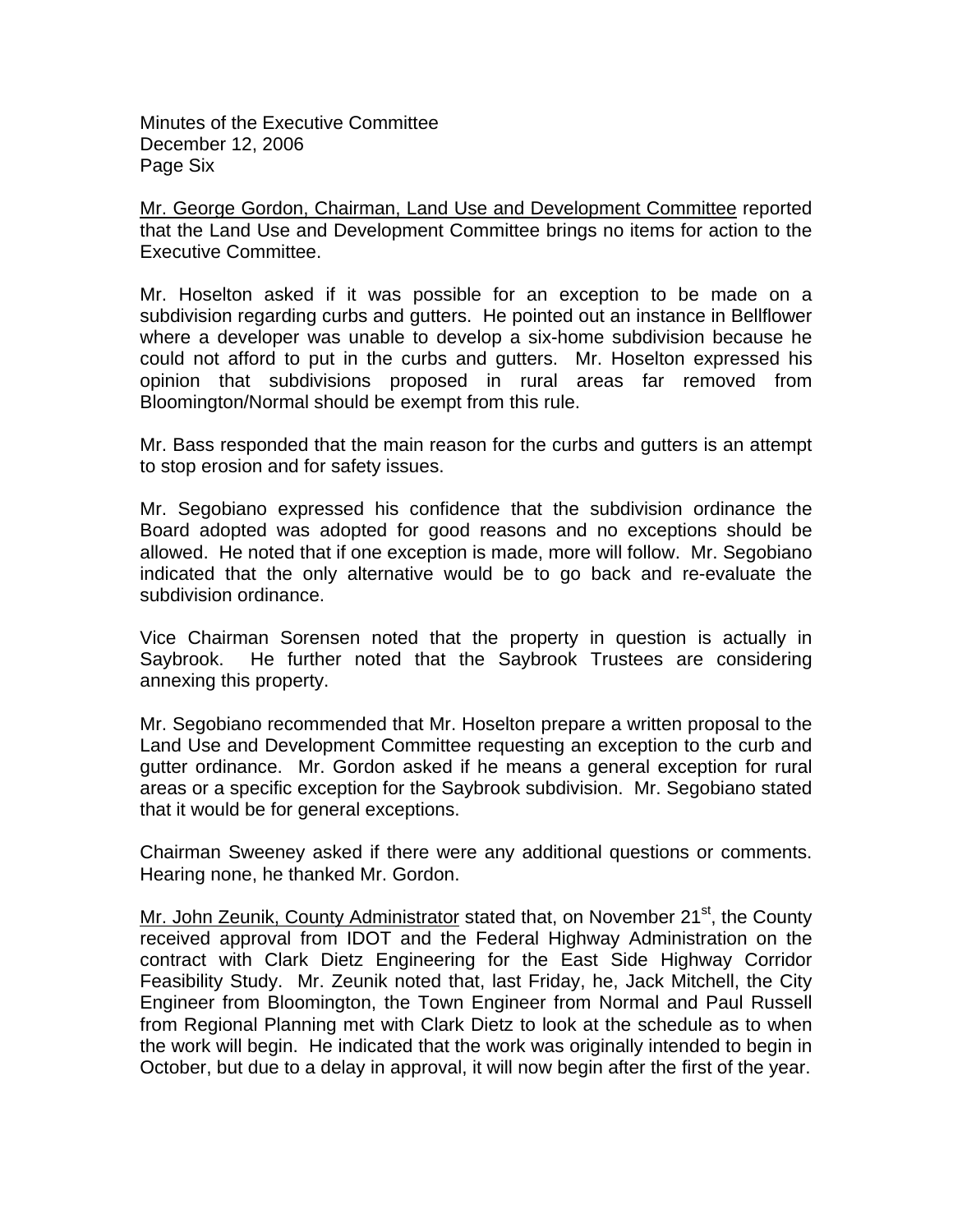Minutes of the Executive Committee December 12, 2006 Page Seven

Mr. Zeunik encouraged members of the Committee to supply a list of individuals who might be affected by the Study. This could include individuals who own property from Towanda Barnes Road east to County Road 2200 East and from I74 to I55, which is the three mile wide area that will be studied. Mr. Zeunik stated that this could include property owners, businesses, community organizations, not-for-profit organizations, etc. He advised that they are putting together an extensive list of stake-holders which will be forwarded to Clark Dietz so that everyone has an opportunity to be involved in the study.

Mr. Segobiano expressed his concern with the Main Street Corridor Study being conducted by the City of Bloomington and the Town of Normal. He asked where this corridor begins and ends, and will the County be involved in this study. Mr. Segobiano pointed out that the Regional Planning Commission, which is funded by the County, is involved in both the East Side Corridor and the Main Street Corridor. Mr. Zeunik replied that the Main Street Corridor study begins at the corporate limits of Normal on the north and ends at the corporate limits of Bloomington on the south. The focus of the Main Street Corridor is primarily in terms of economic. Mr. Zeunik explained that the study will look at ways to improve the appearance and the mix of commercial, retail and service businesses along U.S. 51.

Mr. Segobiano asked how will this study enhance the community. Mr. Renner stated that he believes the Study is an attempt to promote business and enhance the physical appearance for people who are driving through the area. Mr. Zeunik indicated that the five major stake-holders who have committed dollars to the Study are the Town of Normal, Illinois State University, Illinois Wesleyan University, Bro-Men Regional Medical Center and the City of Bloomington. He noted that they have retained the services of Farr and Associates, which is the same consulting group that the Town of Normal used to develop the "uptown" redevelopment plan. Mr. Zeunik advised that if they proceed the way they have talked about proceeding, there will be a number of public forums and a number of meetings that will occur for people to provide input and make suggestions. He informed the Committee that the County has been invited to all of the meetings, but the County is not investing any money in the Study or investing any money in the proposed redevelopment of the Corridor at this point.

Mr. Segobiano suggested that the County is monetarily involved because the County supports the McLean County Regional Planning Commission.

Chairman Sweeney presented the November 30, 2006 bills as recommended and transmitted by the County Auditor for payment. The Prepaid Total is \$335,649.02 and the fund total is the same.